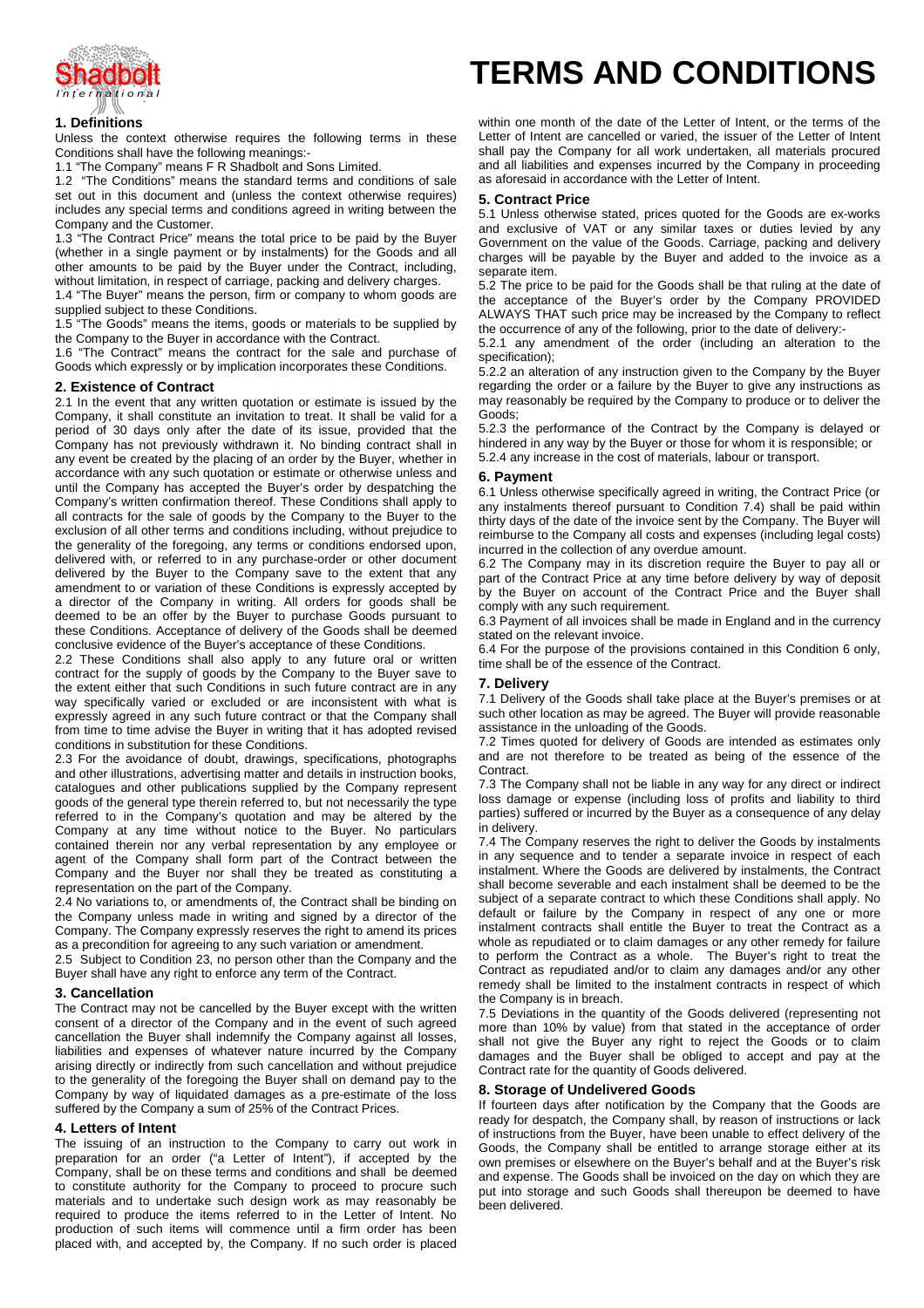# **9. Force Majeure**

The Company shall not be liable for failure to deliver the Goods or for failure to comply with the Contract in any other respect by reason of force majeure or any industrial action, strikes, lock outs, shortages of labour or other labour troubles, non-availability to the Company of supplies of stock, parts or material delay in delivery to it of goods or materials therefor by suppliers or other persons, civil commotion, riots, war or threat of or preparation for war, breaking off of diplomatic relations, fire, explosion, accident, sabotage, storm, flood, earthquake, fog, subsidence, pestilence or epidemics or mandatory compliance with any direction, request or order of any person having or appearing to have authority for defence or other Governmental or national purpose, Government action or legislation or regulation or any Act of God, any requisition for materials or services apparently or stated to be for the purpose of defence, inability to obtain fuel, power or transportation or any circumstances howsoever outside the reasonable control of the Company. Such failure shall not affect the obligation of the Buyer to pay for Goods already delivered. In the event that such circumstances shall continue for an unbroken period of sixty days either party shall have the right by notice in writing to terminate the Contract or Contracts in question to the extent that they shall not already have been performed.

# **10. Damage, Shortage and Loss in Transit**

10.1 The Buyer shall inspect the Goods on delivery.

10.2 No liability in respect of Goods found to be damaged on delivery, or, had a careful inspection been carried out by the Buyer on delivery, would have been found to be damaged, or for shortages, or not complying with their description, will be accepted by the Company unless (a) written notice thereof is received by the Company within three days of delivery and (b) the Company is given an opportunity to inspect the Goods within a reasonable time and before any use is made of any of them or any alteration or modification is made thereto by the Buyer.

10.3 Subject to Condition 10.2 above, the Company shall make good any shortage in the Goods and where appropriate replace any Goods damaged in transit as soon as it is reasonably able so to do but otherwise shall be under no liability whatsoever for such shortage or damage.

## **11. Property, Title and Risk**

11.1 Risk of loss or damage in the Goods shall pass to the Buyer at the time of delivery.

11.2 Notwithstanding delivery and the passing of risk in the Goods or any of them to the Buyer, the property in the Goods or any of them shall not pass to the Buyer until the Company has received in cash or cleared funds payment in full of (a) the Contract Price, including (if the Goods are to be delivered by instalments pursuant to Condition 7.4) that part of the Contract Price relating to any Goods which have yet to be delivered, and (b) all other sums which the Buyer is liable to pay the Company on any account and under any contract whatever at the date of payment of receipt by the Company of the amount identified in Condition 11.2(a), whether or not (in each case) such sums have become due for payment.

11.3 Until payment pursuant to Condition 6 is made to the Company, the Buyer shall hold the Goods, the property in which remains vested in the Company, on a fiduciary basis only and as bailee only for the Company and the Buyer shall store the Goods at no cost to the Company separately from its own goods or those of any other person and marked in such a way that they are clearly identifiable or identified as the property of the Company.

11.4 The Buyer shall, while property in the Goods remains with the Company pursuant to this Condition 11, insure the Goods to their full value against "All Risks" to the reasonable satisfaction of the Company and whenever reasonably required to do so, shall produce to the Company a copy of the policy or policies of such insurance and a receipt or receipts for the current premium or other evidence of the existence of payment therefor. The interest of the Company shall be noted on the policy and a certificate to this effect shall be produced to the Company on request.

11.5 In the event that the Company is entitled to exercise any of its rights under Condition 14, provided that the Buyer has not exercised its rights under Condition 11.6:-

11.5.1 the Company shall (without prejudice to any of its other rights and remedies) have the right to re-possess and use and/or re-sell the Goods and for that purpose to sever, detach or unmix by itself, its servants or agents, the Goods from anything to which they are attached or in which they are installed or mixed without being responsible for any damage reasonably caused thereby and may by itself, its servants or agents enter upon any land or building, vehicle or vessel or other place upon which the Goods are reasonably thought to be situated; and

11.5.2 any right of the Buyer to sell, dispose of, deal or in any way use the Goods shall cease forthwith.

11.6 Notwithstanding Conditions 11.2 and 11.3, before the property in the Goods has passed to the Buyer in accordance with Condition 11.2, the Buyer shall be entitled to sell the Goods in the ordinary course of the Buyer's business at full market value and in such event shall account to the Company for all the proceeds, tangible and intangible (and including

without limitation insurance proceeds and proceeds of proceeds) thereof. Provided that before property in the Goods has passed to the Buyer as aforesaid the entire proceeds of sale of the Goods shall be held on trust for the Company and shall not be mixed with other monies or paid into any overdrawn bank account and shall be at all times identifiable as the Company's money.

11.6 The Buyer shall not pledge or in any way charge by way of security for any indebtedness any of the Goods which remain the property of the Company.

11.7 The Company shall be entitled to maintain an action for the price of any Goods notwithstanding that title in them has not passed to the Buyer.

# **12. Guarantee**

12.1 In the event that the Goods or any part thereof prove to be defective by reason of materials or workmanship under normal use and service during the period of twelve months from the date of delivery thereof, the Company shall at its own expense, repair, or, at its sole option, replace, the defective Goods or the defective part thereof.

12.2 The provisions of Condition 12.1 above shall not apply if:-

12.2.1 the defect to the Goods results from fair wear and tear or from negligence or a wilful act on the part of the Buyer;

12.2.2 the Goods have been altered, modified, treated, installed, stored or repaired other than (a) by the Company, (b) with the Company's consent or (c) in accordance with guidelines or recommendations issued by the Company;

12.2.3 the Buyer fails within two weeks of discovery of the defect to give the Company full written details of the description of the Goods under complaint the nature of the defect in question and the circumstances in which it occurred and the Company's invoice number and the Buyer's order number (if any);

12.2.4 the Buyer fails within two weeks after being so requested by the Company to return the defective Goods, carriage paid by the Company to the Company's premises in a package clearly marked on the exterior with the Buyer's name and address and a description of the defective Goods;

12.2.5 the Buyer fails within two weeks after being so requested by the Company to permit the Company to visit the Buyer's premises for the purposes of inspecting the Goods and investigating the cause of the defect in question;

12.2.6 the Goods are manufactured in accordance with specifications supplied by the Buyer and the defect arises out of such specification;

12.2.7 the Goods have been improperly handled by any person (other than a person duly authorised by the Company);

12.2.8 the Goods in question is a door or panel and the defect results from:-

12.2.8.1 the exposure at any one time of each face to different temperatures;

12.2.8.2 the fact that one face is subjected to a different stress factor to the other; or

12.2.8.3 its exposure to abnormal humidity levels.

12.2.9 the Goods in question is an external door which has not been adequately sealed and waterproofed by the Buyer before exposure to the elements.

12.3 The Company's liability to the Buyer for any breach of its obligations shall not in any event exceed the Contract Price and the Company shall be under no liability for the costs of installing any replacement Goods or for any consequential or indirect loss suffered, or liability to third parties incurred, by the Buyer.

12.4 Subject to the provisions of this Condition 12, all warranties and conditions whether implied by statute or otherwise are hereby excluded to the fullest extent permitted by law.

12.5 Notwithstanding the provisions of Condition 12.4 above, nothing in this Condition 12 or in any other provisions of these Conditions shall:-

12.5.1 restrict or exclude any liability for death or personal injury caused by the negligence of the Company; or

12.5.2 affect the statutory rights of a Buyer dealing as a consumer (as defined in Section 12 of the Unfair Contract Terms Act 1977).

# **13. Exclusions**

13.1 Unless otherwise stated in writing, no allowance is made by the Company for trimming panels to nett sizes, trimming veneered doors to length, supplying and fitting Intumescent strips in the edges of doors, lipping after veneering or laminating, supplying doors to external quality standards, priming, sealing or any form of polishing, any type of site work, fixing or measuring, glazing, screwing glazing beads, recessing for or applying kick or push plates, ironmongery and the like, hardwood frames or other joinery items.

13.2 All thicknesses are nominal and all tolerances are to the appropriate British Standard and Codes of Practice.

# **14. Effect of Default by the Buyer**

14.1 In the event that:-

14.1.1 the Buyer fails to make payment for the Goods in accordance with Condition 6;